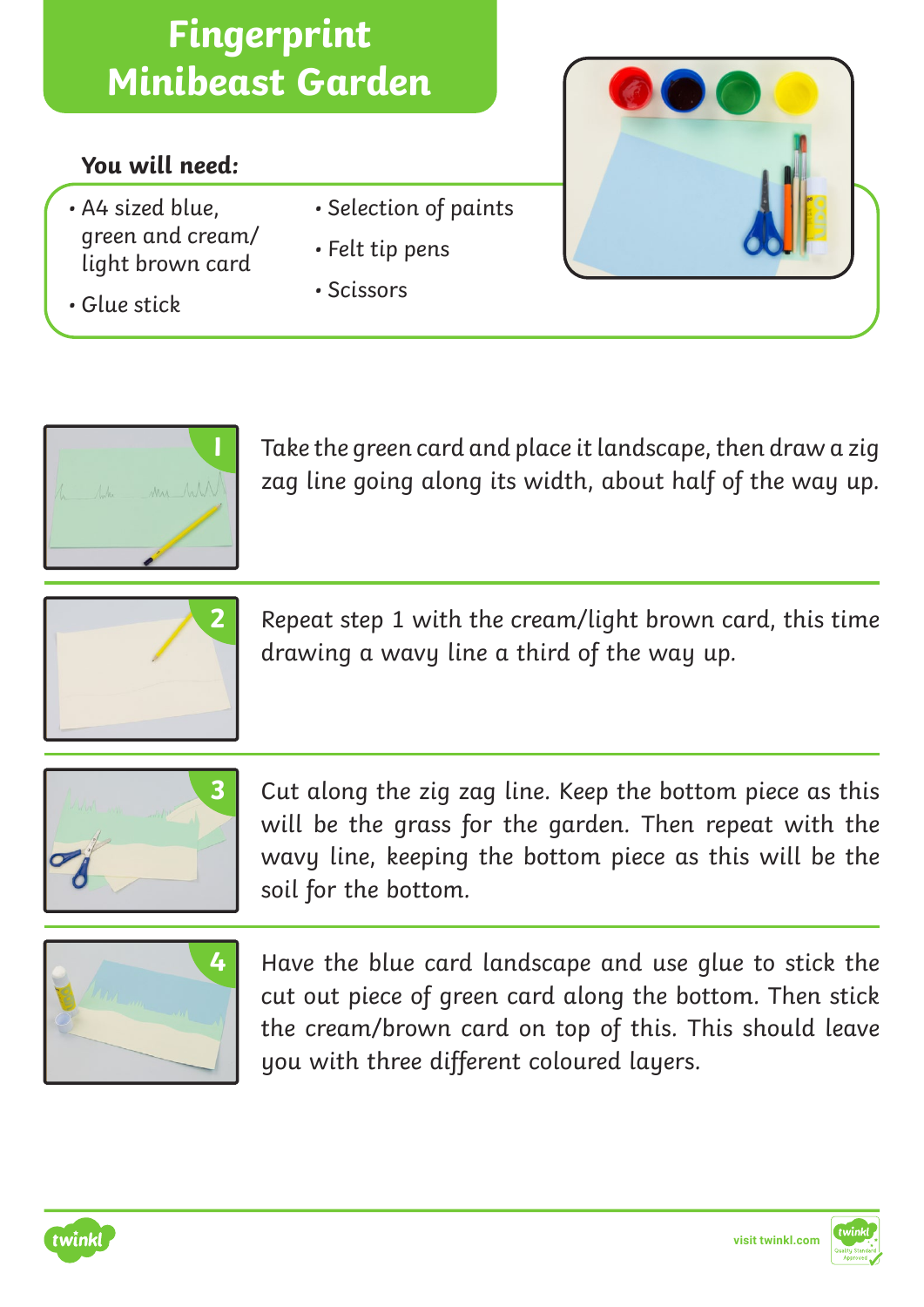## **You will need:**

- A4 sized blue, green and cream/ light brown card
- Glue stick
- Selection of paints
- Felt tip pens
- Scissors



**5** Now add minibeasts to the garden! For example, use pink paint on a little finger to print a worm. Leave to dry so that it doesn't get smudged as you add more minibeasts.



**6** Continue to build up minibeasts in the garden using finger prints. Examples include making a spider body using a thumb print, or a caterpillar using finger prints joined up in a line. Leave to dry.



**7** Once dry, add details to the minibeasts, such as eyes, and legs, using with felt pens.



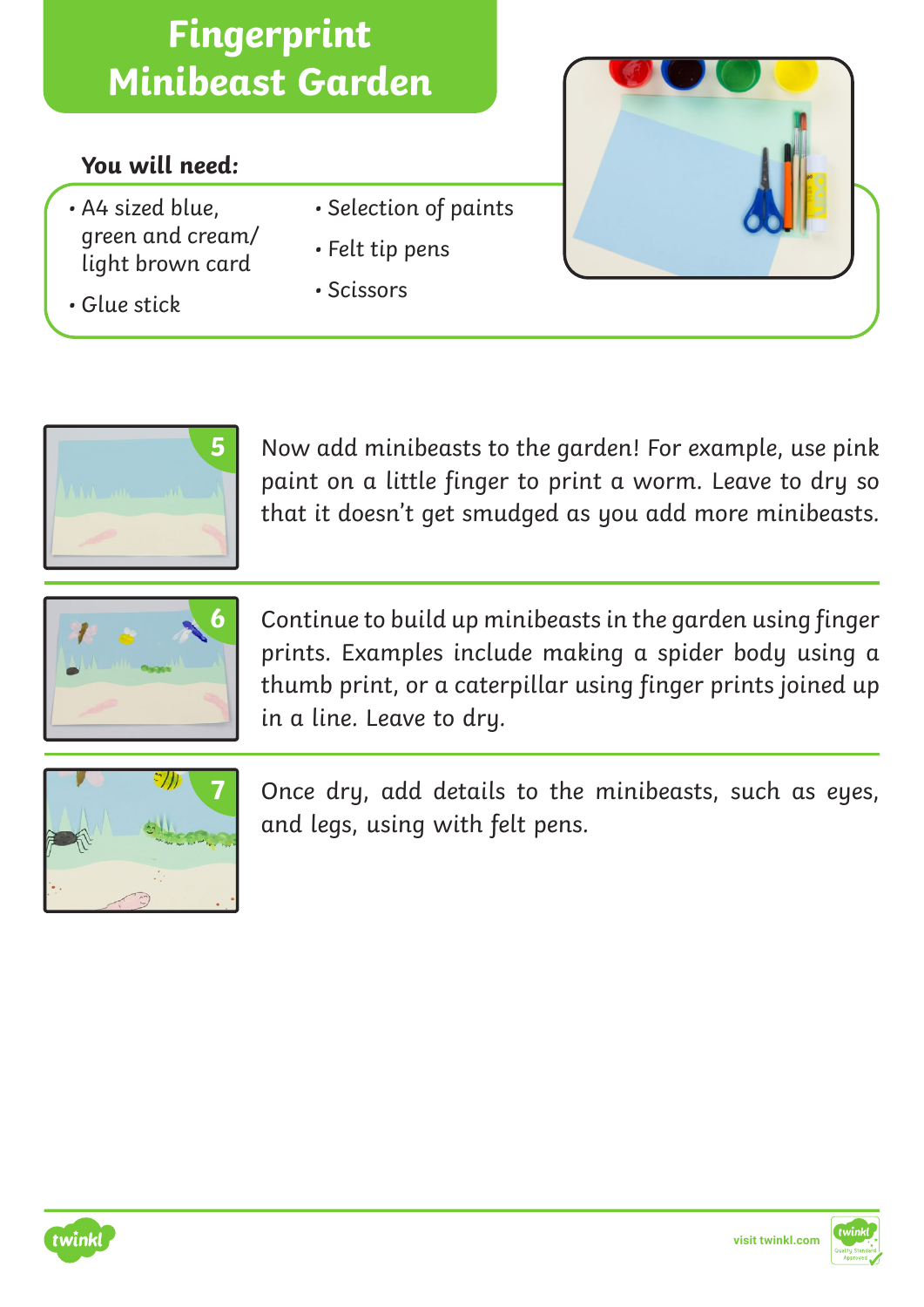## **You will need:**

- A4 sized blue, green and cream/ light brown card
- Glue stick
- Selection of paints
- Felt tip pens
- Scissors







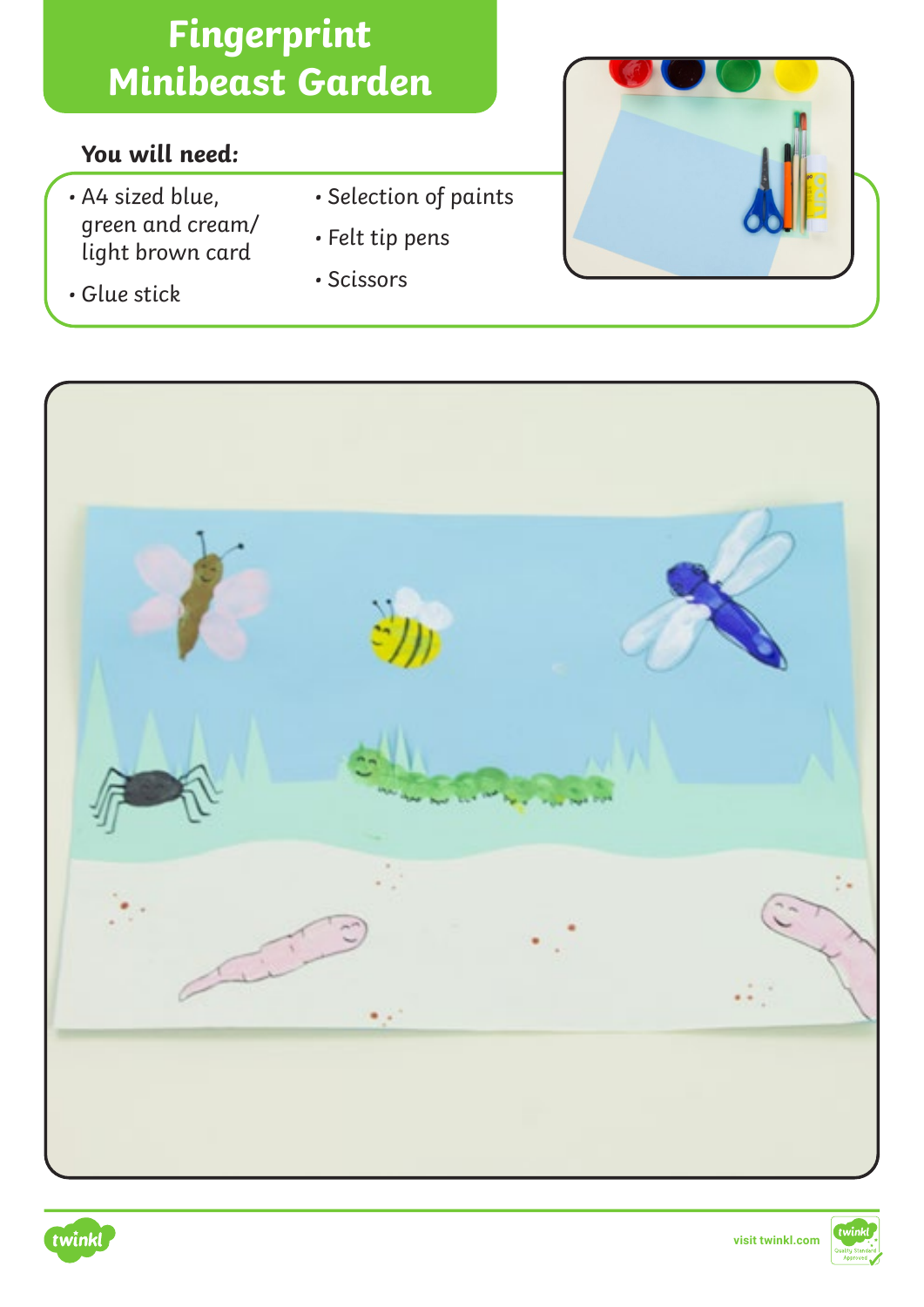

Take the green card and place it landscape, then draw a zig **Step 1** zag line going along its width, about half of the way up.



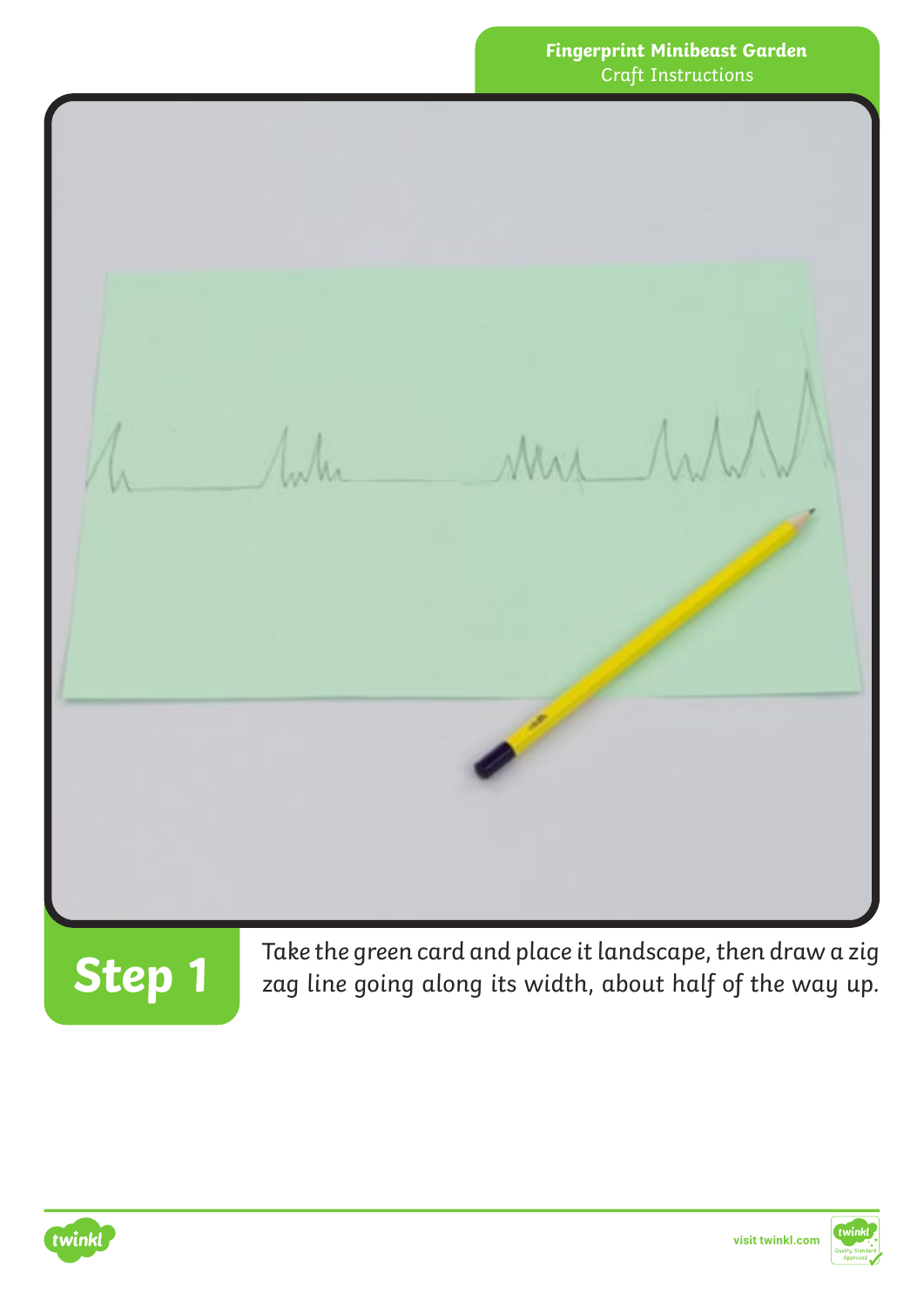



**Step 2** Repeat step 1 with the cream/light brown card, this time<br>drawing a wavy line a third of the way up. drawing a wavy line a third of the way up.



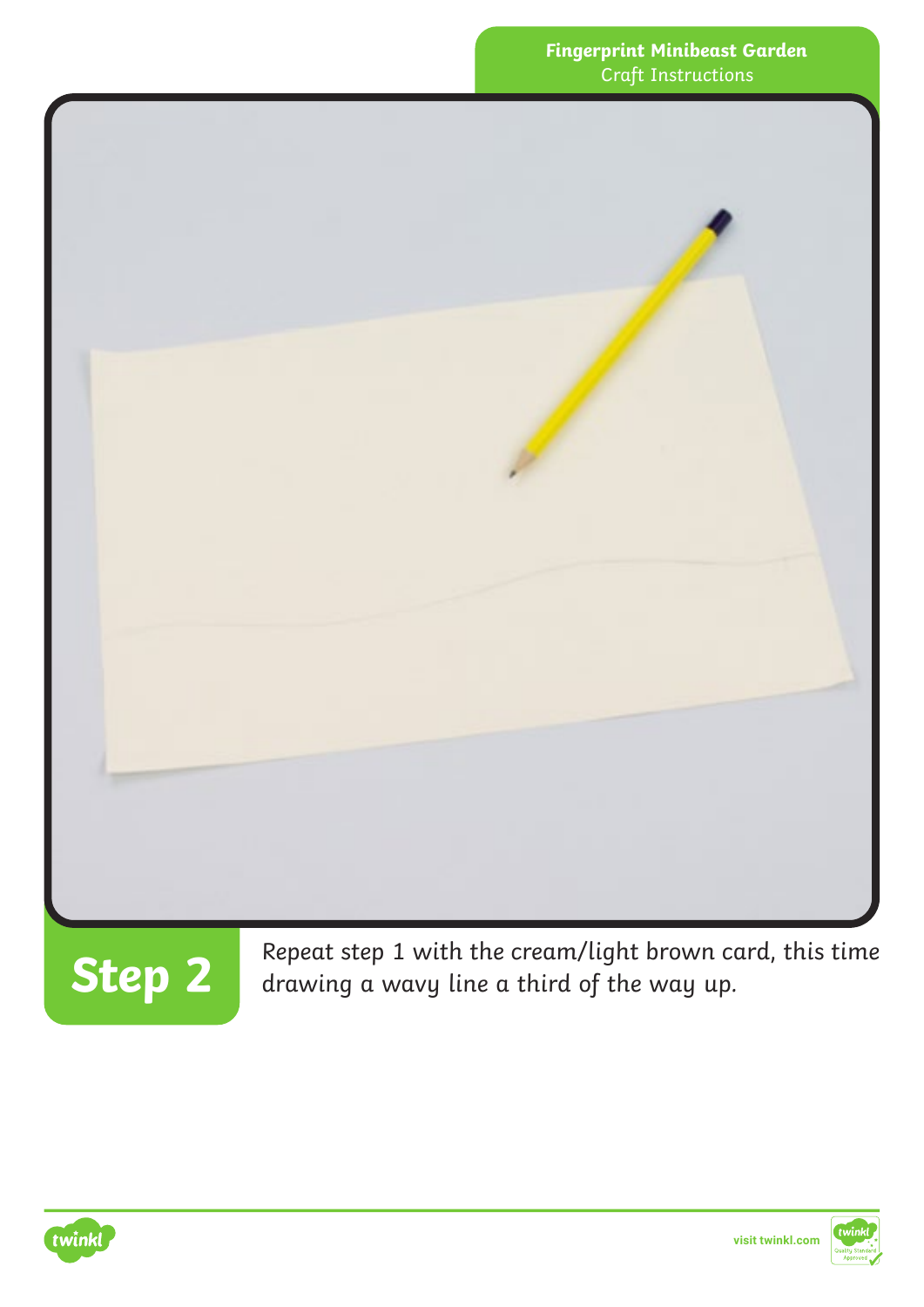

**Step 3**

Cut along the zig zag line. Keep the bottom piece as this will be the grass for the garden. Then repeat with the wavy line, keeping the bottom piece as this will be the soil for the bottom.

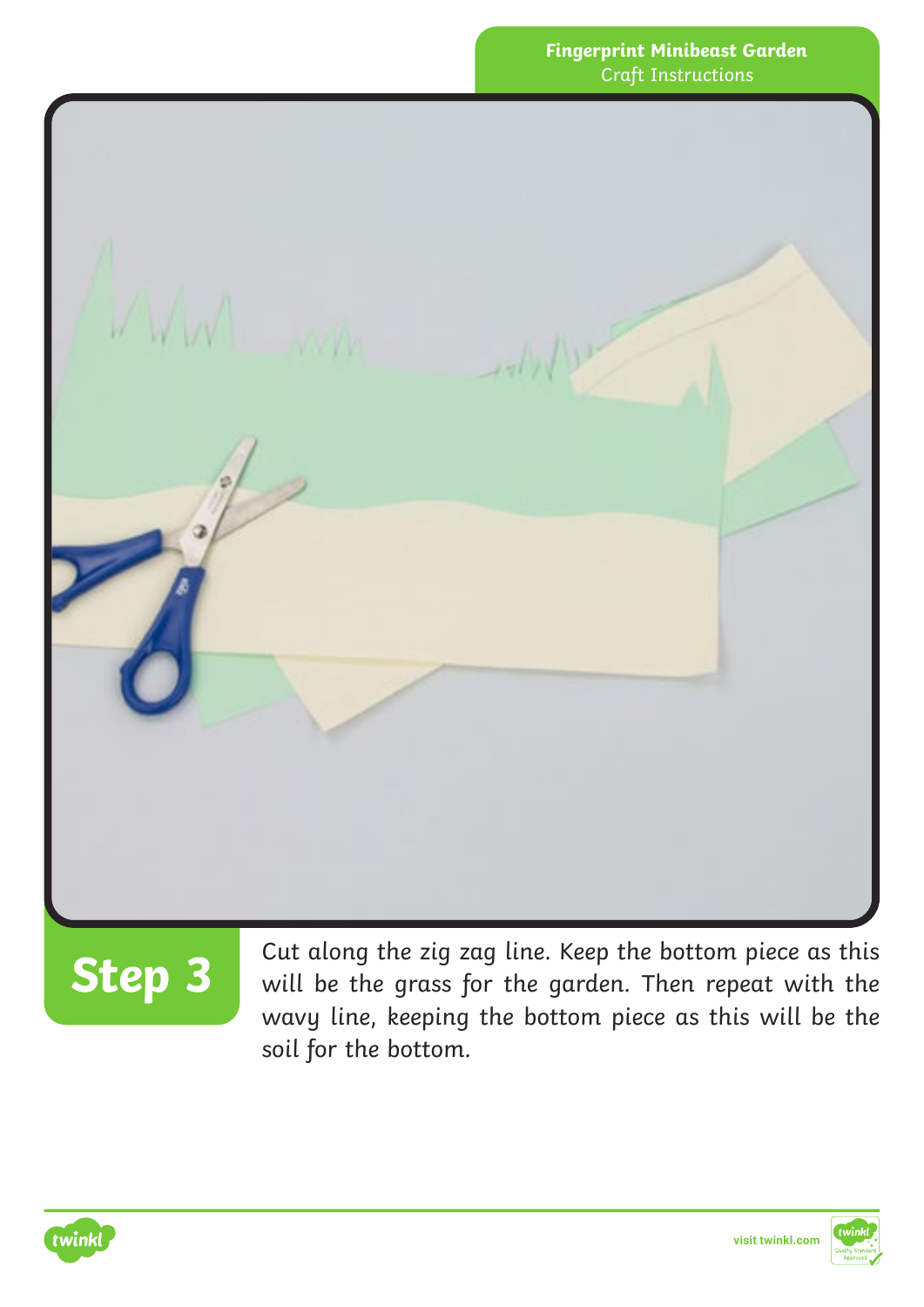



**Step 4** Have the blue card landscape and use glue to stick the cut out piece of green card along the bottom. Then stick the cream/brown card on top of this. This should leave you with three different coloured layers.



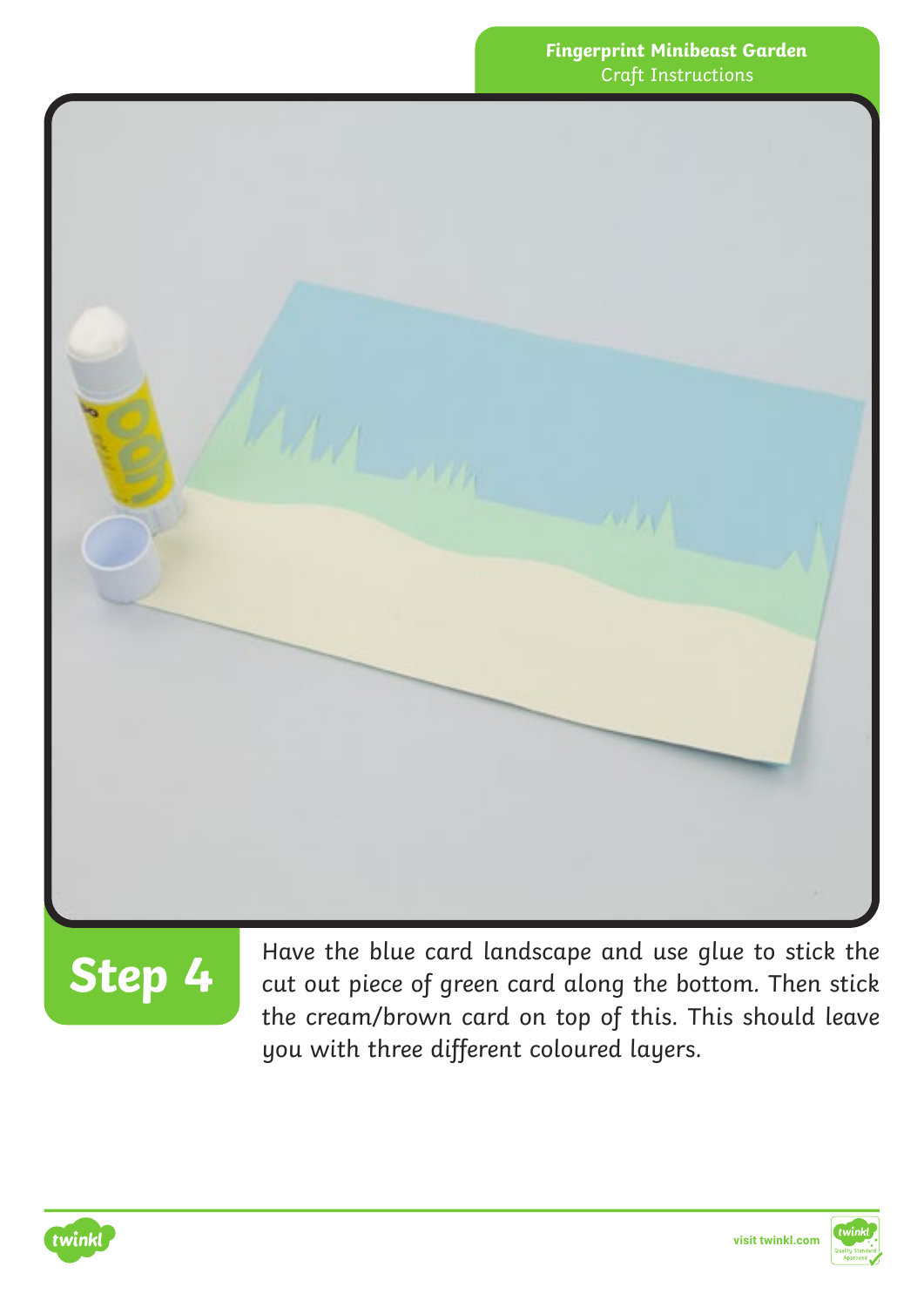



Now add minibeasts to the garden! For example, use pink paint on a little finger to print a worm. Leave to dry so that it doesn't get smudged as you add more minibeasts.



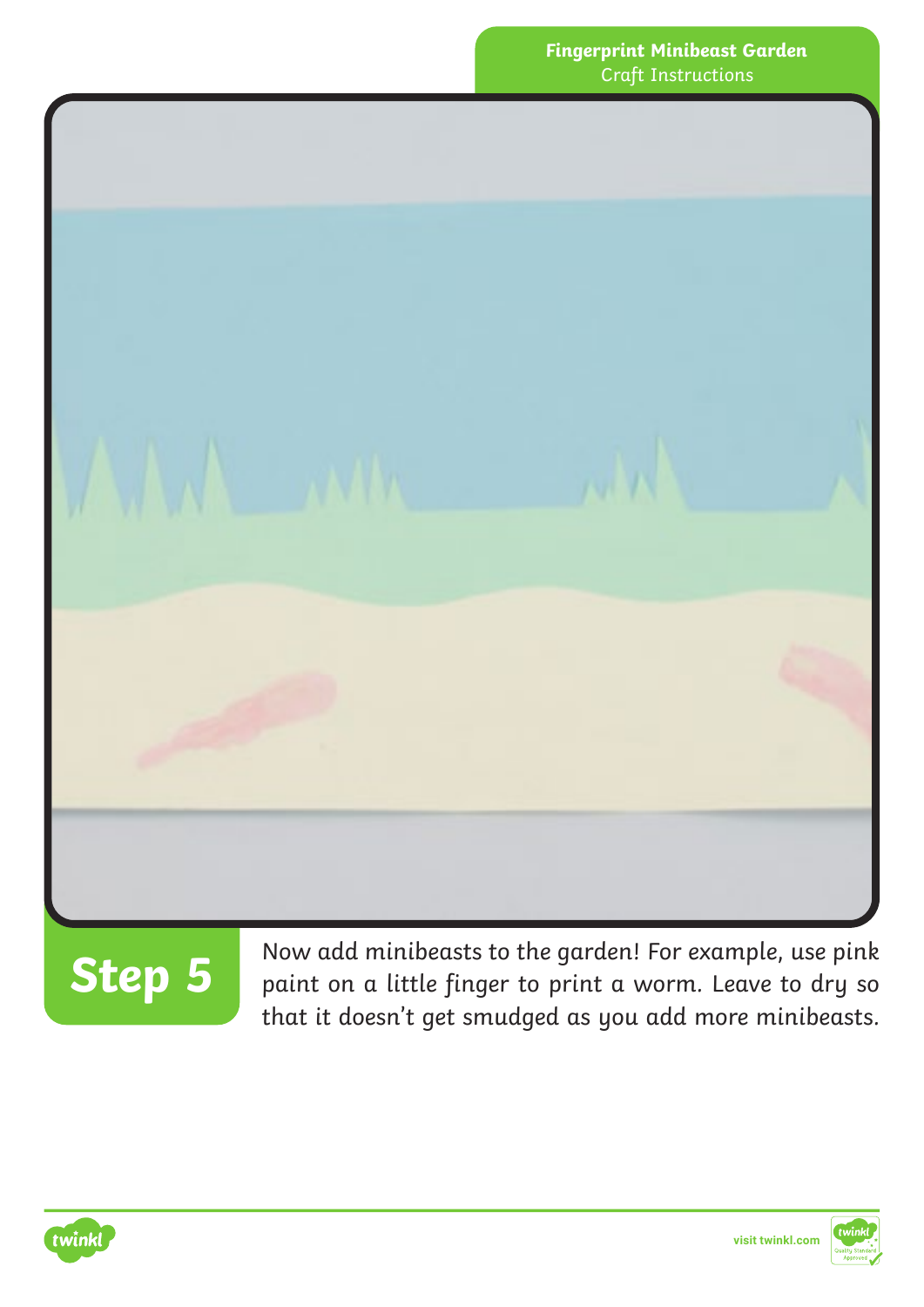

# **Step 6**

Continue to build up minibeasts in the garden using finger prints. Examples include making a spider body using a thumb print, or a caterpillar using finger prints joined up in a line. Leave to dry.

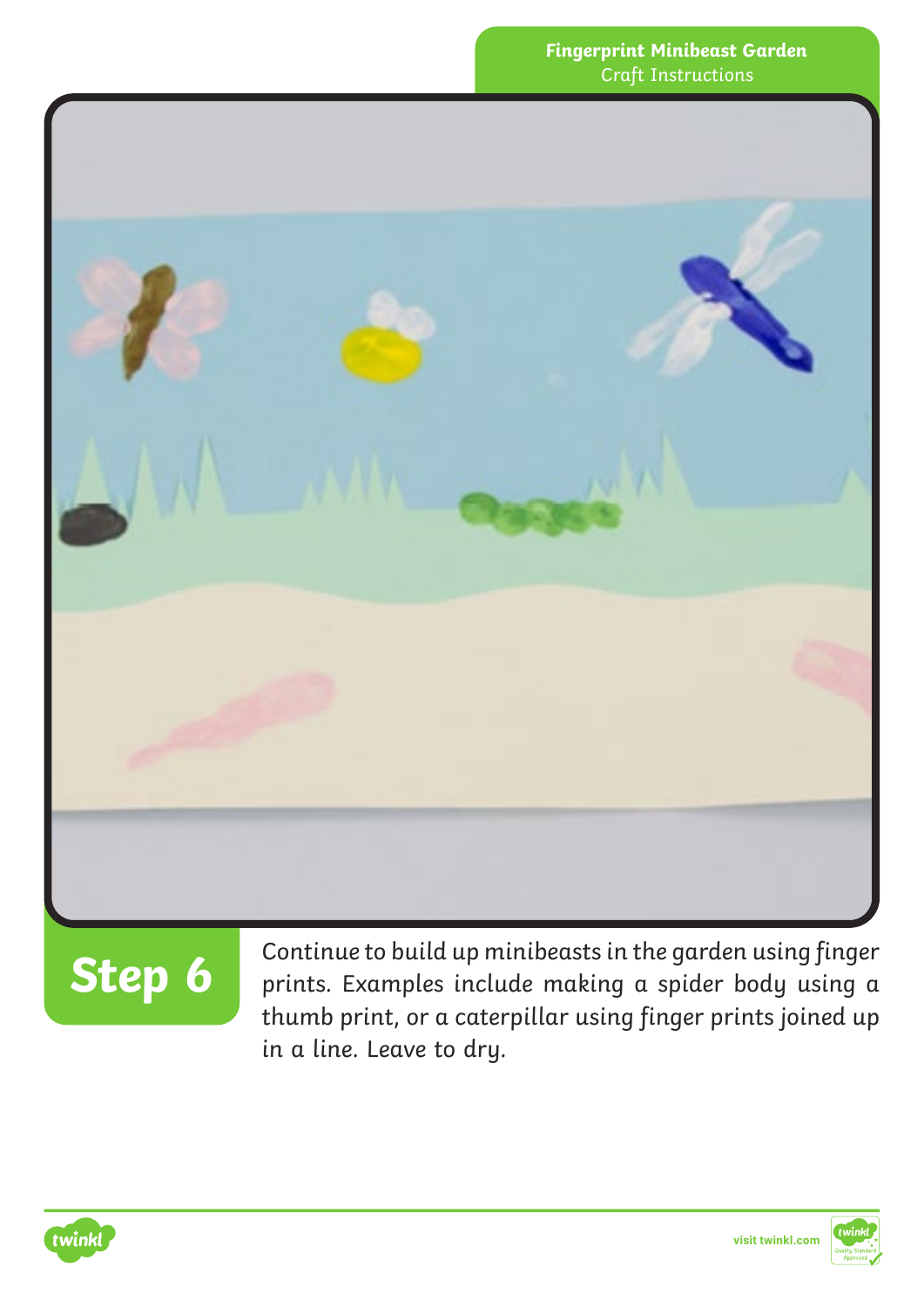



Step 7 and legs, using with felt pens.<br>**Step 7** and legs, using with felt pens.